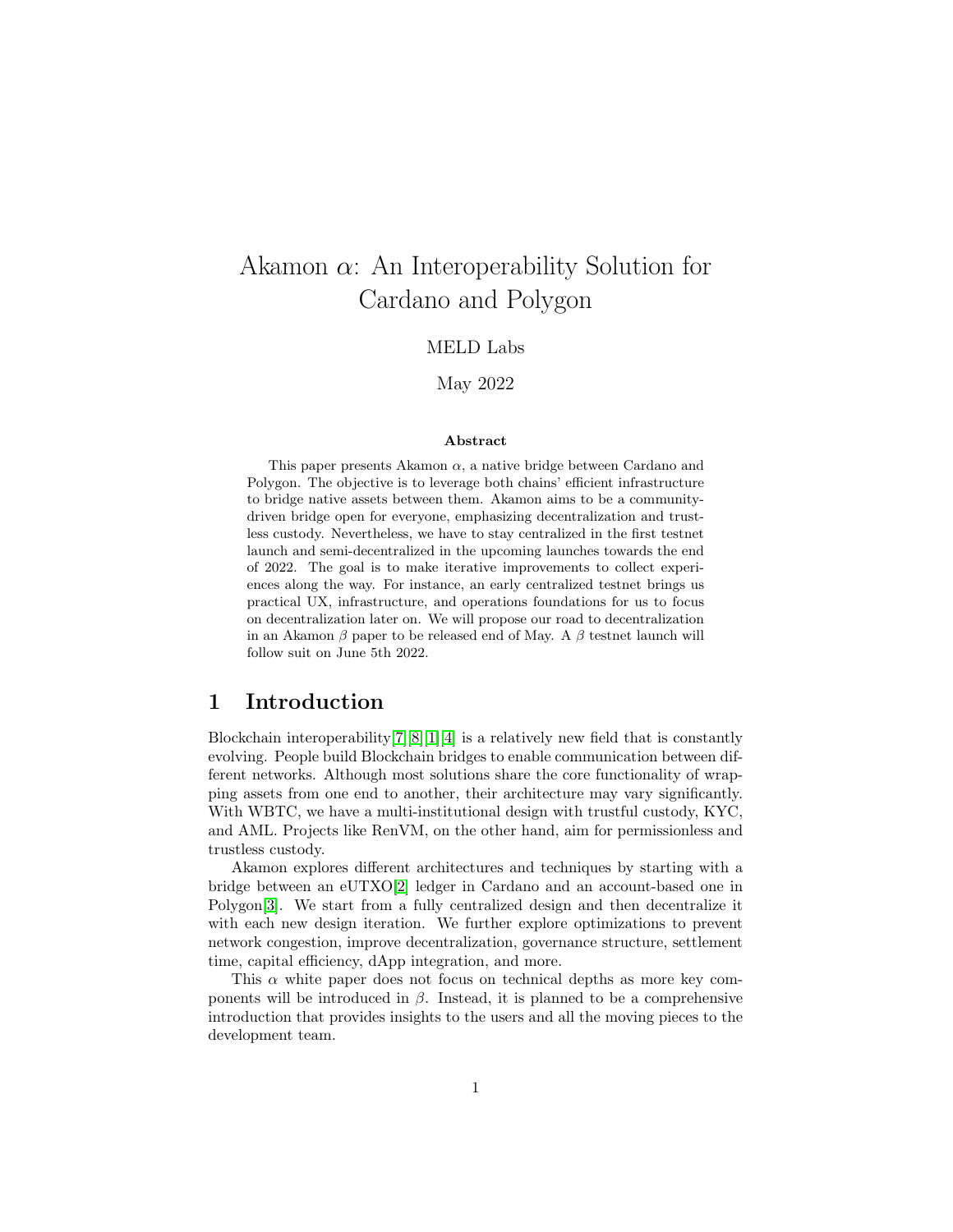# 2 Akamon  $\alpha$

Akamon  $\alpha$  is the first design iteration among the many we develop. We design the bridge iteratively to focus on a new fundamental concept with each iteration.  $\alpha$  focuses on setting up the foundation for the later versions. We also aim to collect UX, infrastructure, and operations experience through it to have more space for decentralization designs in the later iterations.  $\beta$  expects to semidecentralize the bridge,  $\gamma$  promises to bring more networks to the table, with  $\delta$ seeking a fuller decentralization design.

The foundation for all iterations is to wrap assets between the chains. For example, an ADA round trip can be seen below.



ADA C->P: ADA on Cardano to mADA on Polygon

ADA P->C : mADA on Polygon to ADA on Cardano

Users first send ADA or mMATIC to an on-chain script to initiate a request. Sending ADA is to mint mADA on Polygon. Sending mMATIC is to burn them on Cardano to get back MATIC on Polygon. Confirmation then happens when validators sign to confirm the request. Once enough signatures are gathered, the users receive tokens on the other end of the bridge. The confirmation process should evolve with each iteration, from centralized (one signature) to fully decentralized. (community nodes).

Another foundation is that the bridge nodes should stake locked tokens to generate additional revenues. This incentivization is key to node operators and users, implying that the more traffic there is, the lower transaction fees.

Due to the iterative nature of the process, it is also essential to build migration frameworks to transition from one iteration to another seamlessly. This process includes both data and assets migration, which is not trivial to do right.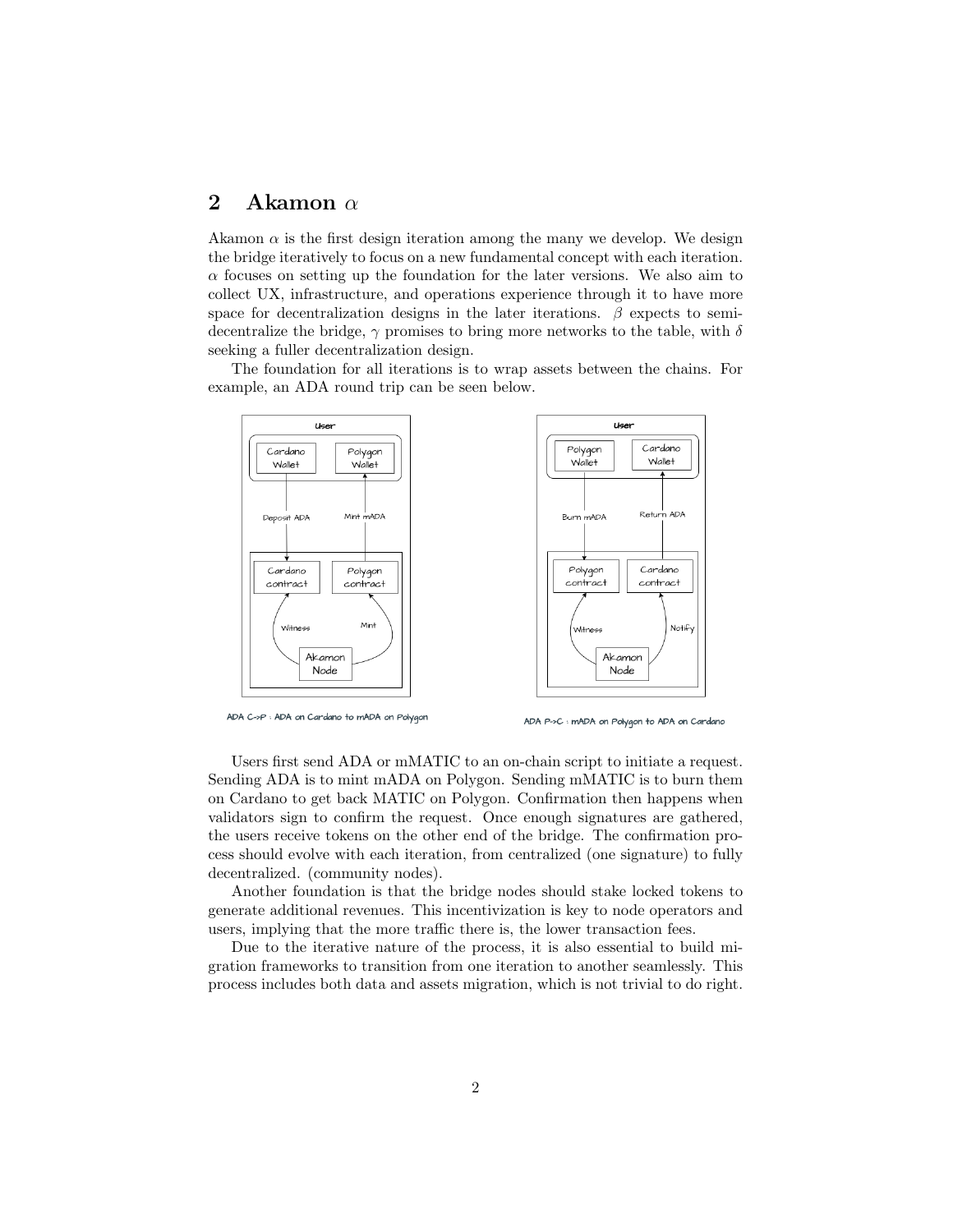#### 2.1 Wrapped Tokens



In  $\alpha$ , we deploy centralized contracts for the wrapped tokens. We start with mADA and mMATIC and will soon extend to mMELD and more native tokens from both ecosystems.

On Cardano, the minting policy verifies that the minting transaction is signed by the bridge key with a simple txSignedBy. The on-chain script is defined in Akamon.Cardano.Mint.Policy. We then expose a mintingPolicy :: PubKeyHash -> MintingPolicy function to constructs the minting policy from a bridge key read from the environment variable CARDANO\_SIGNING\_KEY. This is better than reading both values from the bridge configuration, as a mismatch would lead to invalid minting transactions. A sloppy Cardano node setup would further risk the collateral of the minting transaction.

The policy id of the  $\alpha$  mMATIC on the Cardano testnet (1097911063) is f6f965943c738b48513277c1baf4770aa3873f2f624bfd2567322d4b.

On Polygon, the token contract defined in mADAToken.sol verifies that the minting transaction is signed by the MINTER ROLE and the burning transaction is signed by the BURNER ROLE. Our deployment script in 3 deploy v0. js grants the bridge contract (defined in AkamonBridge.sol) these roles after its deployment. The Akamon node reads this bridge key from the POLYGON PRIVATE KEY environment variable.

The token contract of the  $\alpha$  mADA on Mumbai is 0x222D66A3878772F1A3597cd8265dea569B4410A5.

These  $\alpha$  wrapped tokens will be abandoned from  $\beta$ , where the minting of the wrapped tokens is verified by a group of many more agents.

#### 2.2 Akamon Core

Akamon Core is a Haskell library that defines the bridge's core types and utility functions. While we utilize standard tooling for on-chain code (Haskell and Plutus for Cardano, Solidity for Polygon), we use Haskell as the main programming language for the off-chain components.

For the time being, akamon-core includes token, address, transaction representations on both chains, time and status data types, testing utlity, and more. The key dependencies on Cardano are cardano-api, cardano-ledger-core, and cardano-wallet-core. The key one on Polygon is web3-solidity.

As we support more chains, we intend to port the actual representations to their packages like akamon-cardano and akamon-polygon. akamon-core then focuses on defining the generalized typeclasses for all the representations and utility.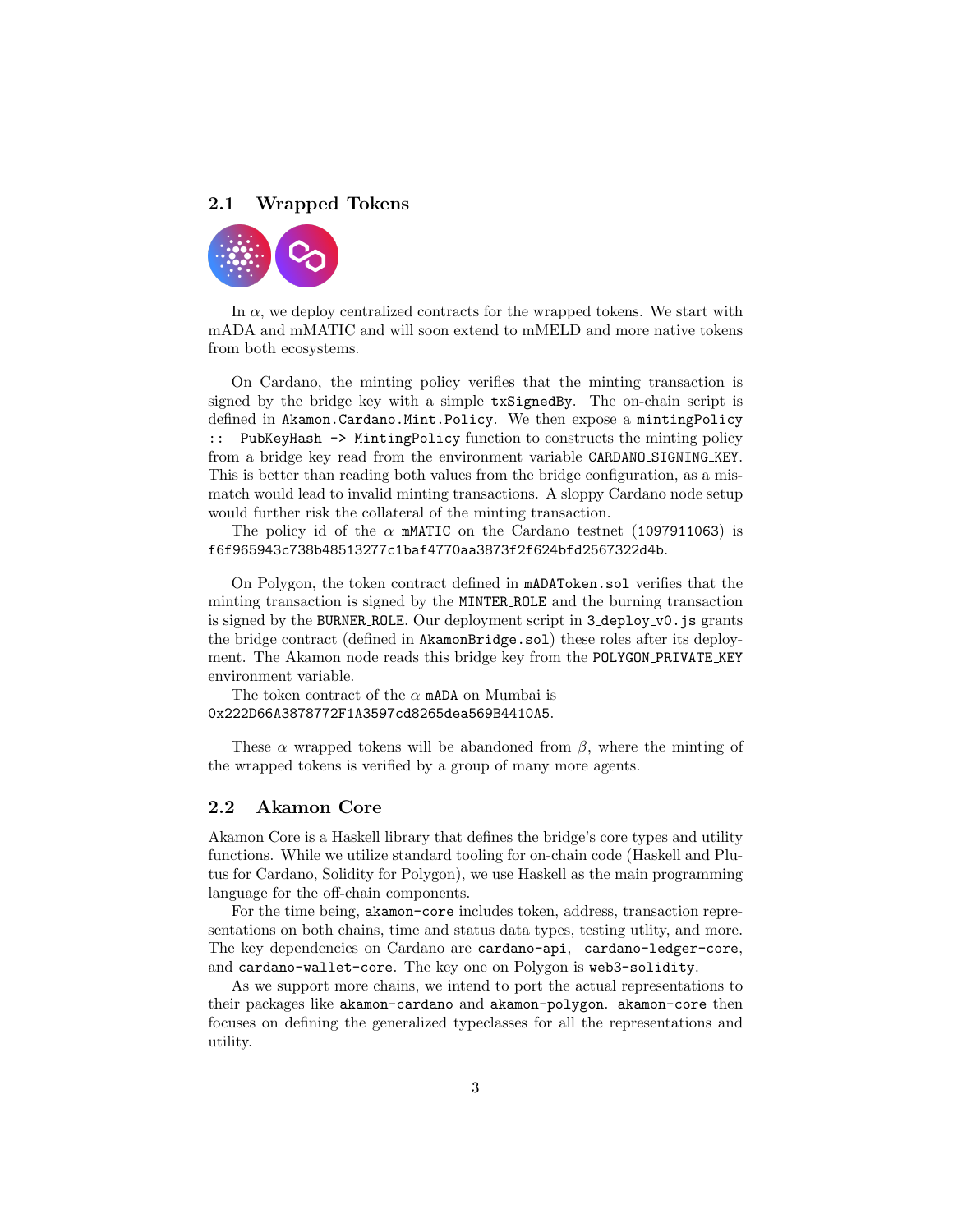### 2.3 Akamon DB

Akamon DB defines the database schema for a bridge node. We currently have an Akamon.DB.Schema.Event relation tracking users' minting and redeeming requests on both chains, and a Akamon.DB.Schema.Fulfillment relation tracking the bridge's fulfilment of those requests. Through these two, the bridge node listens to new transactions on both chains to insert new Akamon events and spins dedicated worker threads to fulfil them.

While the database schema can be SQL-generic, we currently use PostgreSQL as a strong standard choice. We spin a local instance through Docker for local development and testing and run an AWS RDS one in production. The sample Docker setup can be found in docker-compose.yml. An initialization script can be found at init.pgsql.

Note that this database setup only works for the centralized  $\alpha$  as certain states are not recorded or quickly recovered from on-chain data. From  $\beta$ , we have a dedicated indexer that only syncs on-chain data without updating anything like in  $\alpha$ . An Akamon database should then be a local cache for fast queries that can be re-synced from scratch any time.

#### 2.4 Akamon Cardano

Akamon Cardano implements the specific Plutus minting policy, events, actions, errors, and testing utility on the Cardano side of the bridge. For  $\alpha$ , a wrap ADA or redeem mMATIC transaction on Cardano sends ADA or mMATIC to the bridge with the Polygon recipient address in the transaction metadata. The bridge then sends mADA or MATIC on Polygon accordingly. On the other end, the bridge builds, signs with CARDANO SIGNING KEY, and submits a transaction to the recipient when receiving wrap MATIC or redeem mADA events on the Polygon end.

Currently,  $\alpha$  heavily depends on Cardano Wallet for most interactions, including bridge wallet management, querying incoming transactions, building and sending transactions, and more. A Cardano Node socket is only required to fetch protocol parameters for building the minting transactions. However, Cardano Wallet's role will reduce with each iteration – to be replaced by PAB and other off-chain toolings that MELD has been building.

For integration testing, we have a Dockerized Cardano private testnet in docker/cardano-private-testnset and a local setup in docker-compose.yml to test against. A production setup replaces this private testnet with a Cardano Node connected to a public testnet. We always need a Cardano Wallet connected to one of the Cardano nodes' socket. The bridge node then connects everything through the CARDANO WALLET HOST, CARDANO WALLET PORT, CARDANO\_WALLET\_ID, CARDANO\_WALLET\_PASSPHRASE, and CARDANO\_SIGNING\_KEY environment variables.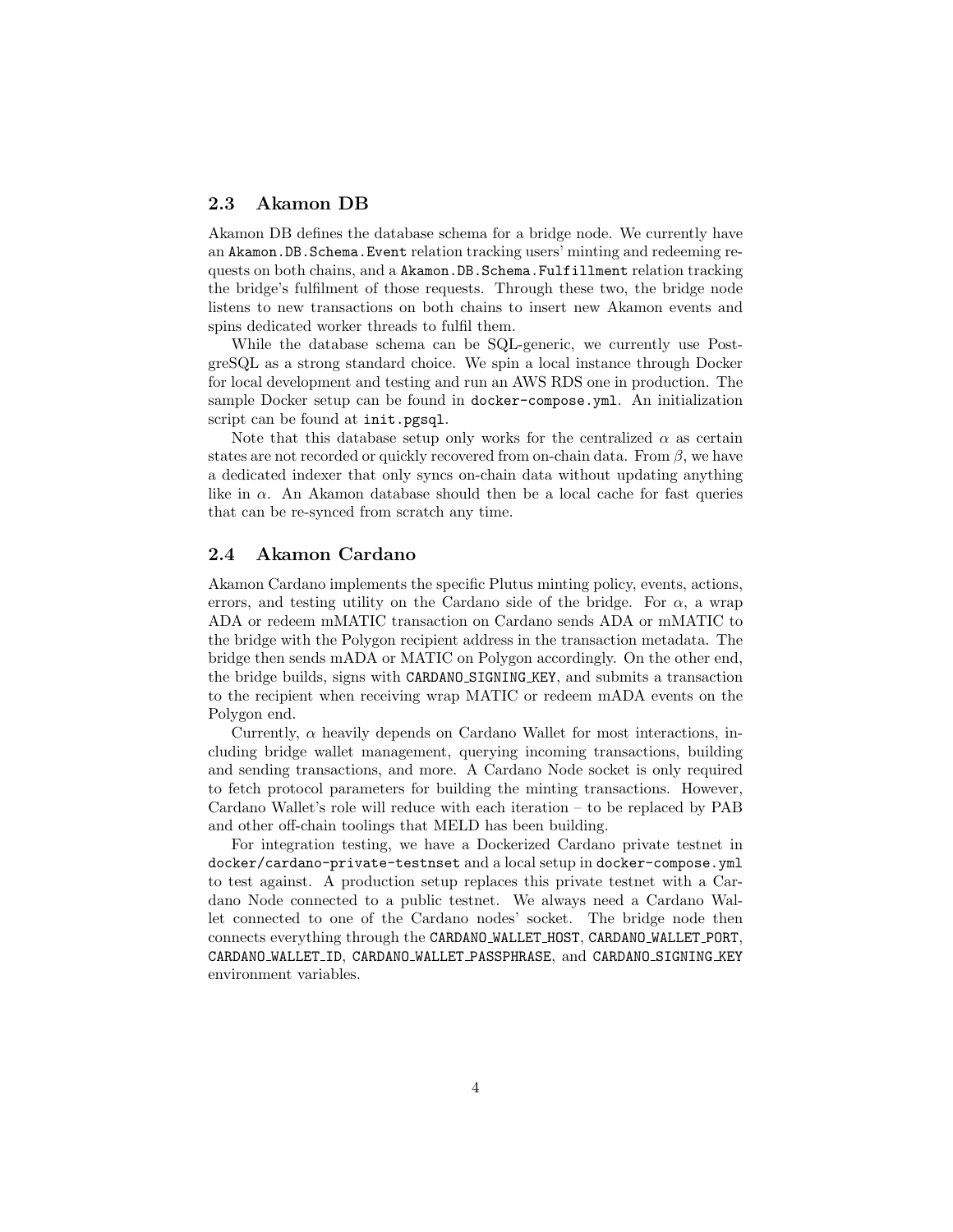#### 2.5 Akamon Polygon

Akamon Polygon implements the Polygon side of the bridge. Both the mADA token and the bridge contracts are written with OpenZeppelin's Upgradeable Contracts. We then build the ABI with Nix for MELDapp integration. We utilize Truffle for development, compiling the contracts, writing tests, and deployment.

For the off-chain components, akamon-polygon implements the Polygon events, actions, errors, and testing utility that the bridge node needs. For  $\alpha$ , a wrap MATIC or redeem mADA transaction on Polygon sends ADA or mMATIC to the bridge contract with the Cardano recipient address. The bridge contract then emits an event for the node to catch before initiating the Cardano transactions accordingly. For Polygon contract interaction, the node signs with the key read from the POLYGON PRIVATE KEY environment variable. The contracts must have been deployed with the same key.

Akamon Polygon heavily depends on the hs-web3 Haskell library. At the infrastructure level, it depends on a Polygon RPC to interact with the Polygon network. For development and integration testing, we have a Dockerized private testnet in docker/hardhat and a local setup in docker-compose.yml to test against. A production setup replaces the private testnet with a Polygon Node (Heimdall plus Bor).

#### 2.6 Akamon Node

The Akamon Node ties all core components together into a single executable service, including database, Cardano, and Polygon configurations and interactions with their respective runtime services. The node also contains other configurations and utilities for re-trying policy and stress testing. If we design the akamon-core abstractions right, the node modules should stay tightly small even when we support more chains going forward. Two current potentials are Avalanche and Nervos.

docker-compose.yml lists all the services we need for a local development setup and a full integration test suit with simulated concurrent users. Apart from the PostgreSQL database, Cardano and Polygon private testnets, and Cardano Wallet, we also have a cardano-submit-api server to connect Nami with the Cardano private testnet.

For production, we use Nix to build a Docker image for the node, which works well with the haskell.nix setup we already use for development. A sample production setup with the Dockerized node is in docker-compose.alpha.yml. For deployment, we mainly utilize Terraform and AWS (RDS, EC2, Fargate, S3, Cloudfront, and more). A good to have is sharing production resources with other MELD services.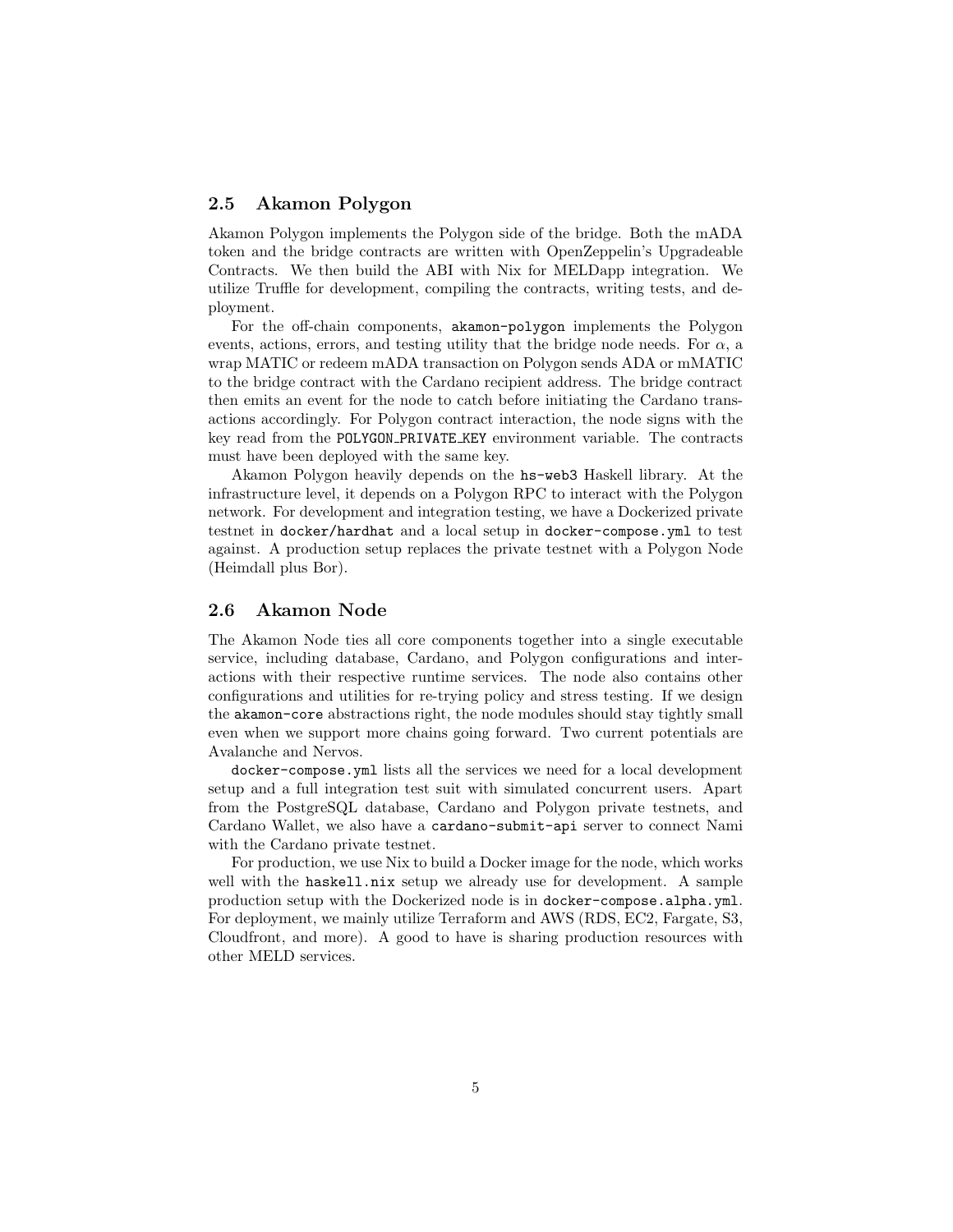### 2.7 Akamon API

The Akamon API server is the only other executable that the bridge builds. It serves data from the Akamon DB for UI rendering, with other endpoints to improve UX and MELDapp integration, including bridge addresses, fees, wrap ETA, transaction submit, status, and listing.

As we decentralize the bridge with time, community members should be able to build and operate their own Akamon frontend on top of its node and API server. For now, MELDapp will be the first and only interface to Akamon.

| <b>FROM</b>                             | <b>TX</b>        | TO                                  | <b>TX</b>            | 2 PROCESSING   1 COMPLETED   1 FAILED                         |
|-----------------------------------------|------------------|-------------------------------------|----------------------|---------------------------------------------------------------|
| 500.00 ADA<br>$\bullet$<br>\$55.00      | → CARDANO Z      | 500.00 mADA<br>$\bullet$<br>\$55,00 | CO POLYGON           | $P_0$ 3.17 ADA<br>$\circ$ 5 min<br>\$2.92<br>· Processing     |
| <b>34.00 MATIC</b><br>\$44.20           | O POLYGON Z      | <b>% 34.00 mMATIC</b><br>\$44.20    | CARDANO              | <b>B</b> 3.00 MATIC<br>1 min<br>ণ্ড<br>· Processing<br>\$3.90 |
| 142.25 mADA<br>ö<br>\$15.65             | Co POLYGON Z     | 142.25 ADA<br>$\infty$<br>\$129.45  | CARDANO <sup>Z</sup> | · Failed<br><b>B</b> 3.00 MATIC<br>30 min ago<br>\$3.90       |
| 152.01 ADA<br>$\frac{1}{2}$<br>\$138.33 | <b>X CARDANO</b> | 152.01 mADA<br>C of<br>\$138.33     | O POLYGON Z          | · Completed<br>$\rightarrow$ 3.17 ADA<br>01/05/22<br>\$2.88   |

# 3 Akamon β

We do not intend to release the centralized  $\alpha$  to mainnet. We have been designing a more distributed and decentralized  $\beta$  in parallel. The main goal of an  $\alpha$  testnet launch is to collect UX, infrastructure, operations, and community management experiences to have more space to focus on decentralization later on.

User needs and how they interact with the bridge should stay the same regardless of its underlying architecture. One should not sacrifice UX to be a little bit more decentralized if that is quantifiable in the first place.

We have already been writing the  $\beta$  paper with actual technical discussions on the economics model, governance model, and contract designs leading towards decentralization. The paper will be released at the end of May. A  $\beta$ testnet launch will follow suit on June 5th 2022.

# 4 Related Work

### 4.1 WBTC

WBTC[\[5\]](#page-7-6) is one of the first widely used interoperability solutions in the history of blockchain. It wraps Bitcoin to Ethereum trustfully but utilizes a multiinstitutional design to distribute trust and power. WBTC's design has become outdated nowadays, with certain drawbacks like KYC and AML. That said, it has brought many right ideas to the interoperability space, including but not limited to the emphasis on security, trust model design, DAO-driven governance, sidechain for scalability, atomic swaps for wrapped tokens, and regulation.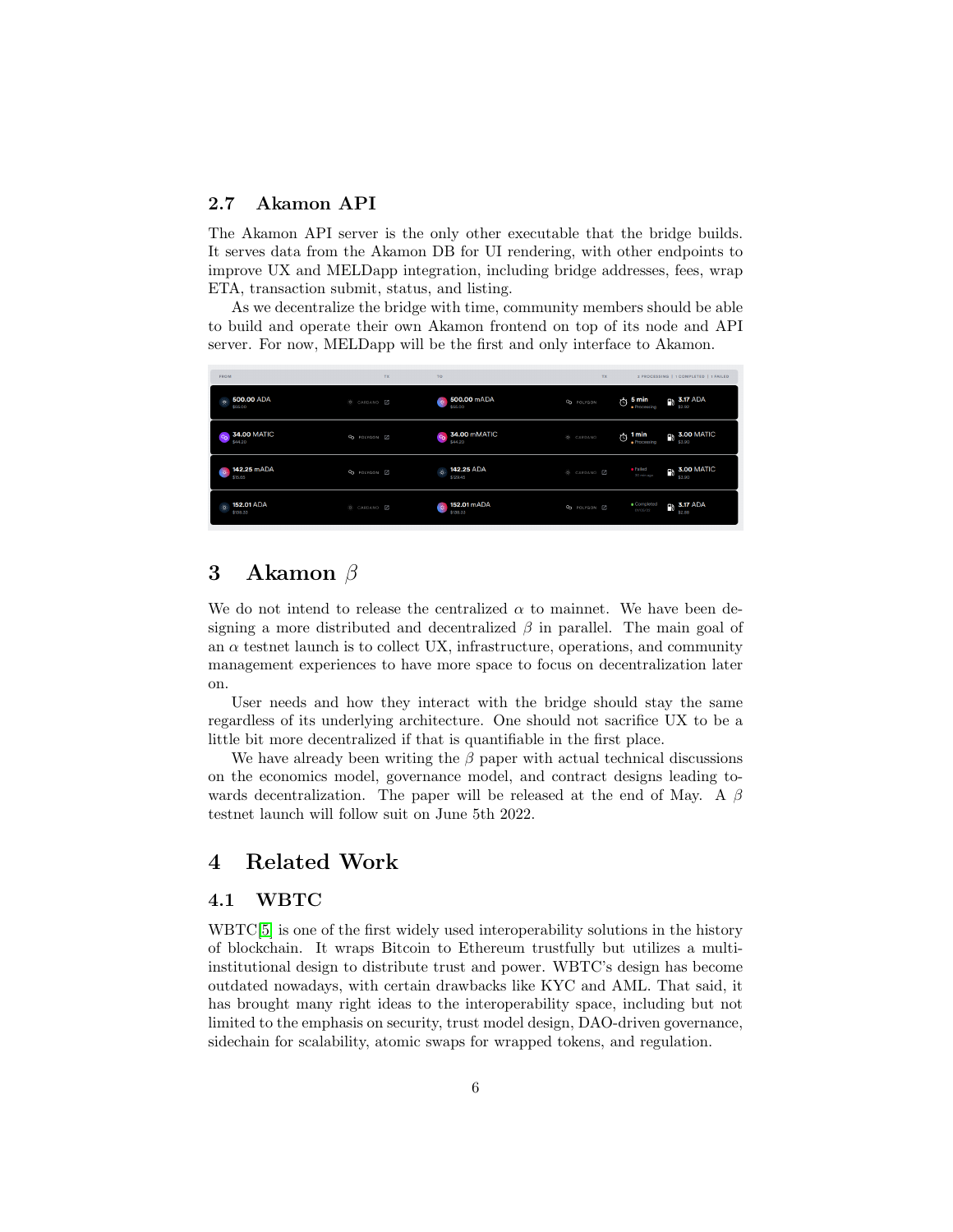### 4.2 RenVM

RenVM is a Byzantine fault-tolerant network that enables universal interoperability between blockchains. By combining consensus with their secure multiparty computation (MPC[\[6\]](#page-7-7)) algorithms, RenVM can instantiate a decentralized, permissionless, and trustless custodian capable of locking assets on one chain and minting one-to-one pegged representations of them on other chains. In this way, users can interact with multiple applications, assets, and chains with only one transaction.

At a glance, RenVM does everything right and should be a role model for trustless bridges in general. The only disadvantages are a complex design compared to trustful solutions, a non-trivial requirement on the number of validators and their collateral, and a closed-source node at writing.

Building native Cardano support on RenVM is also something we are planning to explore.

### 4.3 Force Bridge

Force is a bridge that connects Nervos with other blockchain systems. Nervos has recently launched the first mainnet version that supports Ethereum. Cardano, Bitcoin, and other networks should follow eventually.

The bridge will maintain the light client in a multi-signature notary scheme at the first stage. A committee consisting of the Nervos Foundation and the community members will submit headers to the light client and their signature.

The bridge will replace the multi-sig-light-client in the second stage with a consensus-based-light-client. It will be fully decentralized, where everyone can submit headers. The contract will verify the header with the consensus algorithm of the chain.

We are studying their solutions for potential inspiration and collaboration.

# 5 Conclusions

This  $\alpha$  paper introduces all the components one may need to build a bridge between Cardano and Polygon. The design is intentionally centralized first to build a foundation for UX, infrastructure, and operations. Decentralization works have been done in parallel and will be introduced in a  $\beta$  paper at the end of May 2022. Blockchain interoperability is a relatively new field so much more innovation is still awaiting. We expect to improve many contract designs with the upcoming Cardano hard fork. Off-chain infrastructure and tooling on all ecosystems can only get better with time as well.